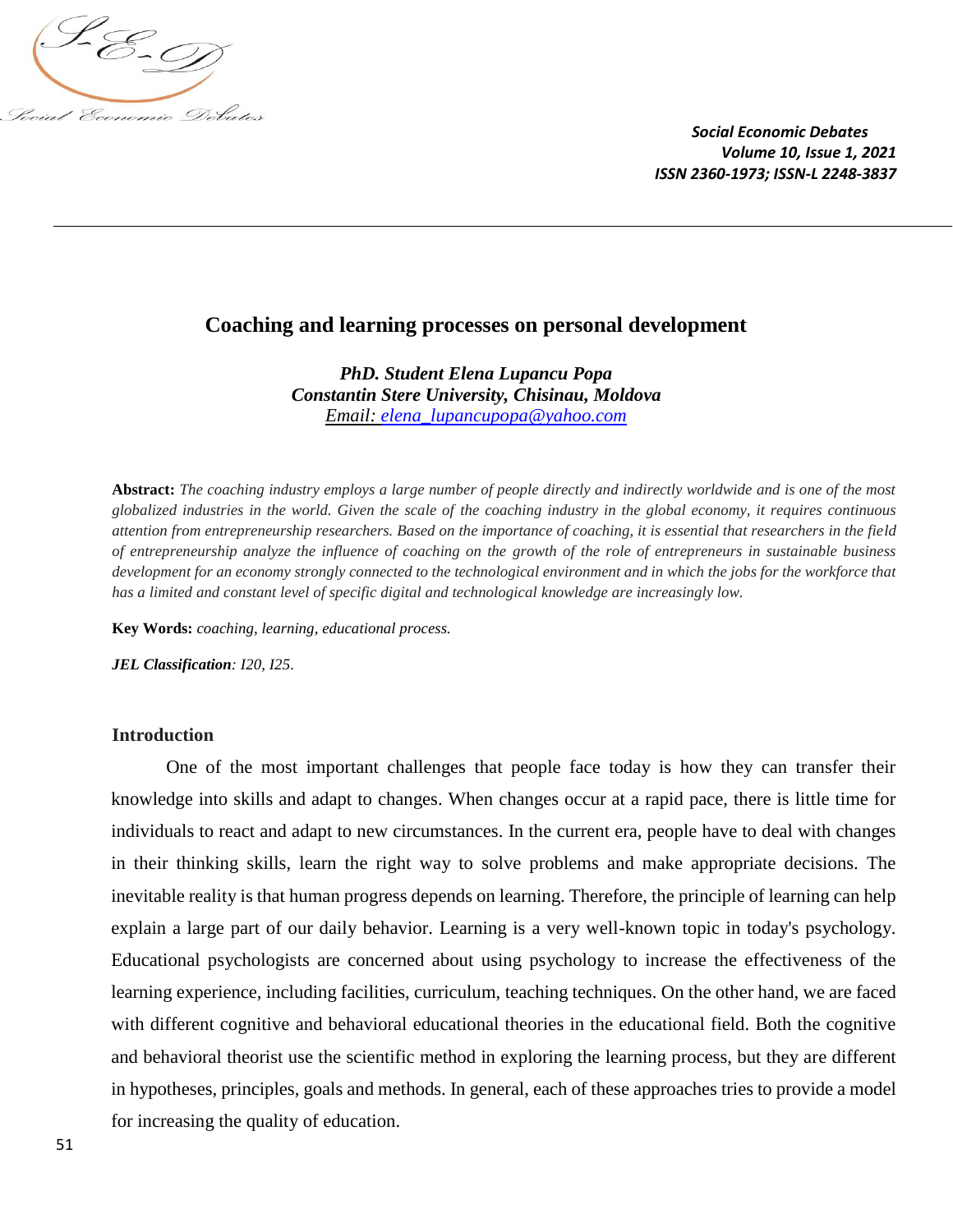

### **The analyses of coaching for the society**

Coaching as a profession emerged from the world of sports to the business world in the early 1980s. At this stage, the development of professional coaching was carried out in top companies around the world. Currently, any multinational company offers coaching programs to its executives. Top politicians and government officials have also become regular users of coaching services. In its 30-year history, coaching has grown like a snowball rolling down a hill by acquiring concepts and skills from a wide range of other disciplines, including management consulting, psychology, psychotherapy, linguistics, anthropology, and meditation. As a result, the developing profession has many different subgroups, including business coaches and many others, linked by a common thread that tries to help their clients become more selfaware and self-responsible by pursuing SMART goals (specific, measurable, achievable, realistic, timed) for their future actions. The professionalization process is still ongoing and involves better accreditation and steps towards the adoption of a common code of conduct.

Coaching is a strong relationship for people who make important changes in their lives. Coaching is a targeted approach due to the integration of different points of view into an operational one being ideal for the current century and it has been shown that it will be effective in converting knowledge into skills and will lead to transformative learning if used effectively. The voice of the global coaching profession, identifies, "facilitating learning and outcomes" as one of the four basic competencies of the coach.

Goal-oriented coaching has its own unique philosophy, based, among other things, on objective theories and self-regulation, which is worthy of serious exploration. Numerous coaching texts and studies refer to the implicit nature of coaching learning, which paves the way for achieving goals and manifesting change.

The hallmark of coaching is the integration of tools from other fields (e.g. psychology, management, philosophy, social sciences, etc.), as well as its proclivity for innovation. In turn, the contribution of psychology brings a significant influence to the conceptual understanding and practice of coaching, given that many coaches and coaching manuals use techniques that have borrowed behavioral and cognitive theories that have taken root in current practices. Zeus and Skiffington mentioned that without understanding the theories of learning, the practice of coaching hangs in a theoretical abyss. Thus,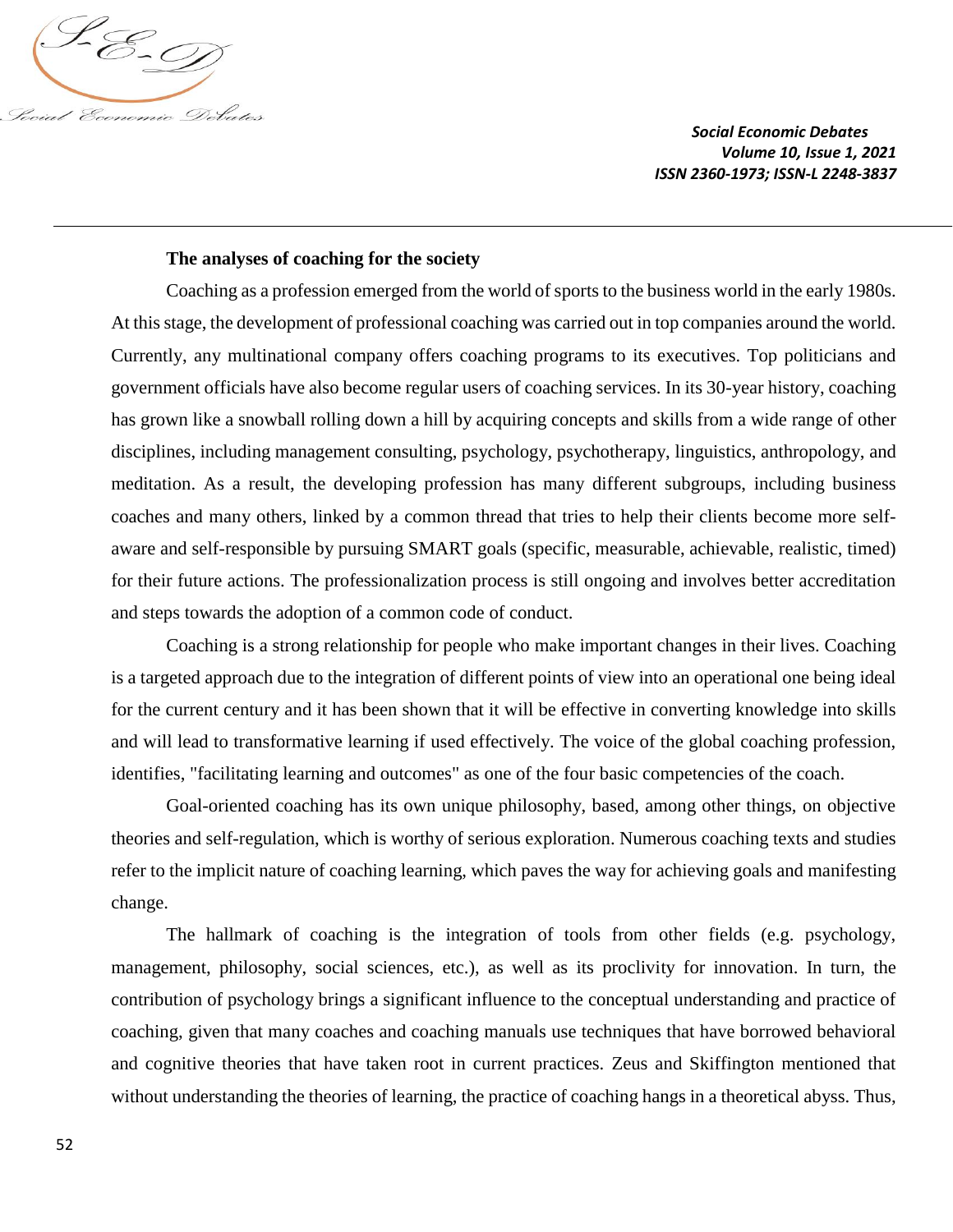

what clients constantly learn from a coaching experience can be structured as follows: increased selfknowledge, self-acceptance and a sense of well-being; improving goal setting and goal-setting, life balance and lower stress levels; increased self-discovery, self-confidence and self-expression; better communication and skills management issues; improving the quality of life; and broader prospects for labour market integration. Therefore, such results are achieved only through a learning process.

Whitmore proposes the following definition: "coaching is unlocking a person's potential to maximize their own performance and help the client learn by reference to the skills and desire for continuous learning." Coaching has a positive effect on students' achievements in a large-scale assessment of early learning. Joyce demonstrated that student accomplishments increased when coaching was part of a professional development program. Lyons and Pinnell have found a link between literacy coaching and increasing achievements in reading and writing. Norton reported positive results from the national reading initiative, which includes a strong literacy coaching component. Coaching has led to a significant improvement in student test scores. As a result of research by Lapp, Fisher, Flood, & Frey, student literacy achievements have increased significantly during the coacing process. On the other hand, Hurd's phenomenological research on nine organizational coaching clients showed that "coaching creates the conditions for learning and behavior change." In addition, Olivero, Bane and Kopelman found that training followed by one-on-one coaching significantly increased productivity compared to individual training.

The academic coaching literature has advanced considerably over the past decade. However, a review of the existing knowledge base suggests that coaching practice and research remain relatively independent of the relevant psychological theory.

Currently, the coaching process addresses some of the major psychological theories that locate behaviorism and cognitivist in its epistemological roots by adopting a historical perspective. Learning psychology and associated fields of study are used to facilitate the relevant coaching literature.

There remains still a lack of clarity between the root and the concepts, as well as the coaching framework in other areas. Thus, the relevant definition of coaching becomes "partnering with clients in a creative and thought process that inspires them to maximize their personal and professional potential".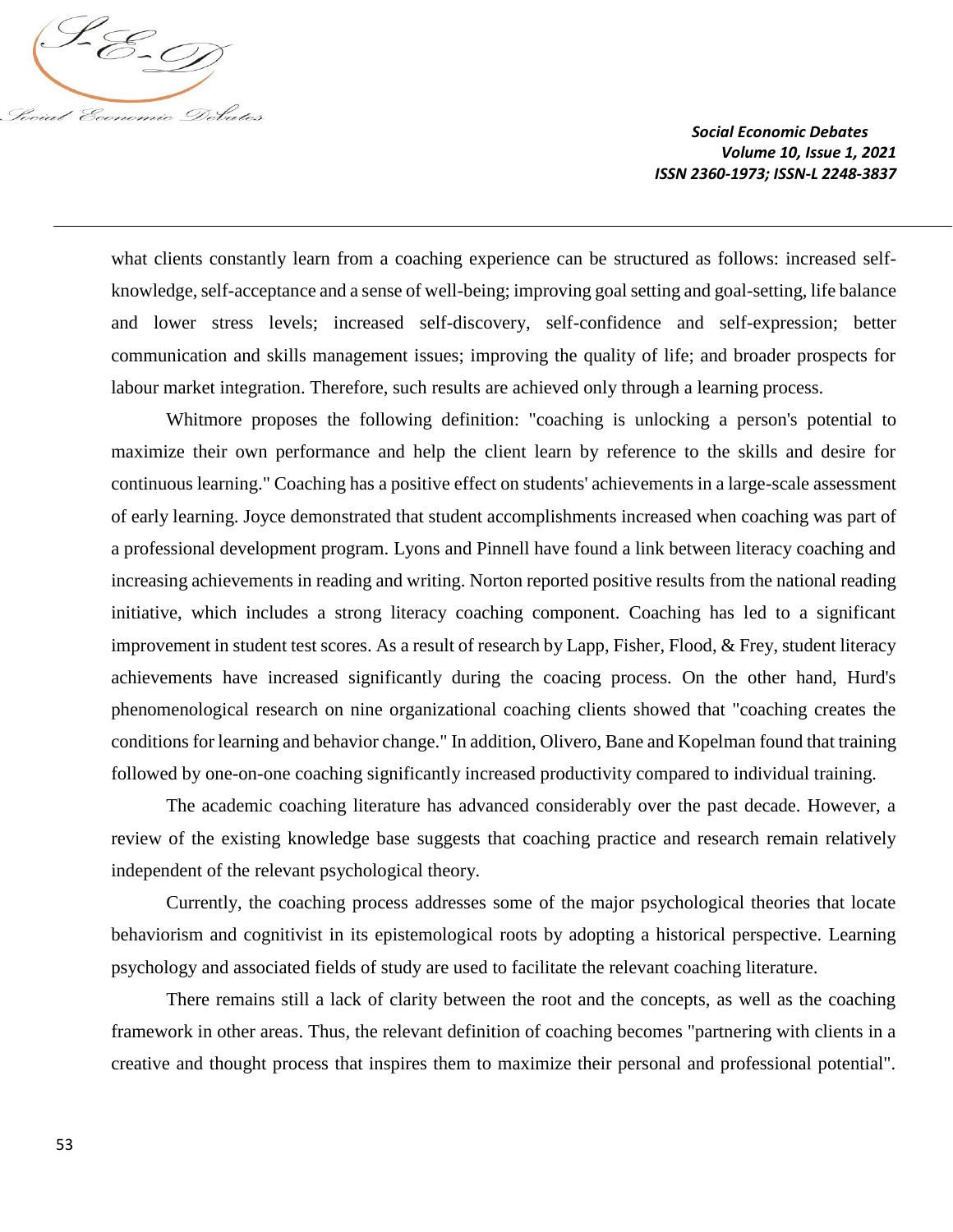

Douglas & McCauley mentioned that the purpose of coaching is supported by cognitive, emotional and behavioral changes that facilitate the achievement of goals and the improvement of performance.

Kimble shows that learning is a process of "permanent change in behavior or the potentiality of behavior that occurs as a result of experience." On the other hand, it took into account the cognitive and emotional changes that are observed in cognitive learning. According to Grant: "Coaching is a collaborative process, focused on methodical results-oriented solutions in which the coach facilitates the improvement of the apprentice's life experience and performance in various fields and favors self-directed learning, personal growth and the achievement of the apprentice's goals."

### Support coaching

| Element          | Description                                                                                                                                                                                                                          |
|------------------|--------------------------------------------------------------------------------------------------------------------------------------------------------------------------------------------------------------------------------------|
| Active listening | Listen: by observing the movements of the client's body, gestures, tone of voice,<br>rhythm of speech, pauses and eye movements. Coaches can pay attention to the<br>congruence of the words and nonverbal behavior of the disciple. |
|                  | Listening confers possibilities, goals, dreams, aspirations, discovery, capitalization<br>and vision, values, commitment and purpose of customers in their words and<br>behavior to expand their strengths and tools.                |
|                  | Listening with the heart notices what emotions arise as they resonate with<br>customers.                                                                                                                                             |
|                  | Listening with intuition, which pays attention to images, metaphors and internal<br>words or phrases that appear from within as an intuitive connection.                                                                             |
|                  | Listening with the body, the coaches notice where they react in their body what<br>they hear or feel from the presence of the client.                                                                                                |
|                  | Asking questions Coaching uses powerful questions to make it easier for coaches to find their own<br>answers. Coaches ask questions instead of giving answers.                                                                       |
|                  | Coaches ask open questions instead of close ones.                                                                                                                                                                                    |